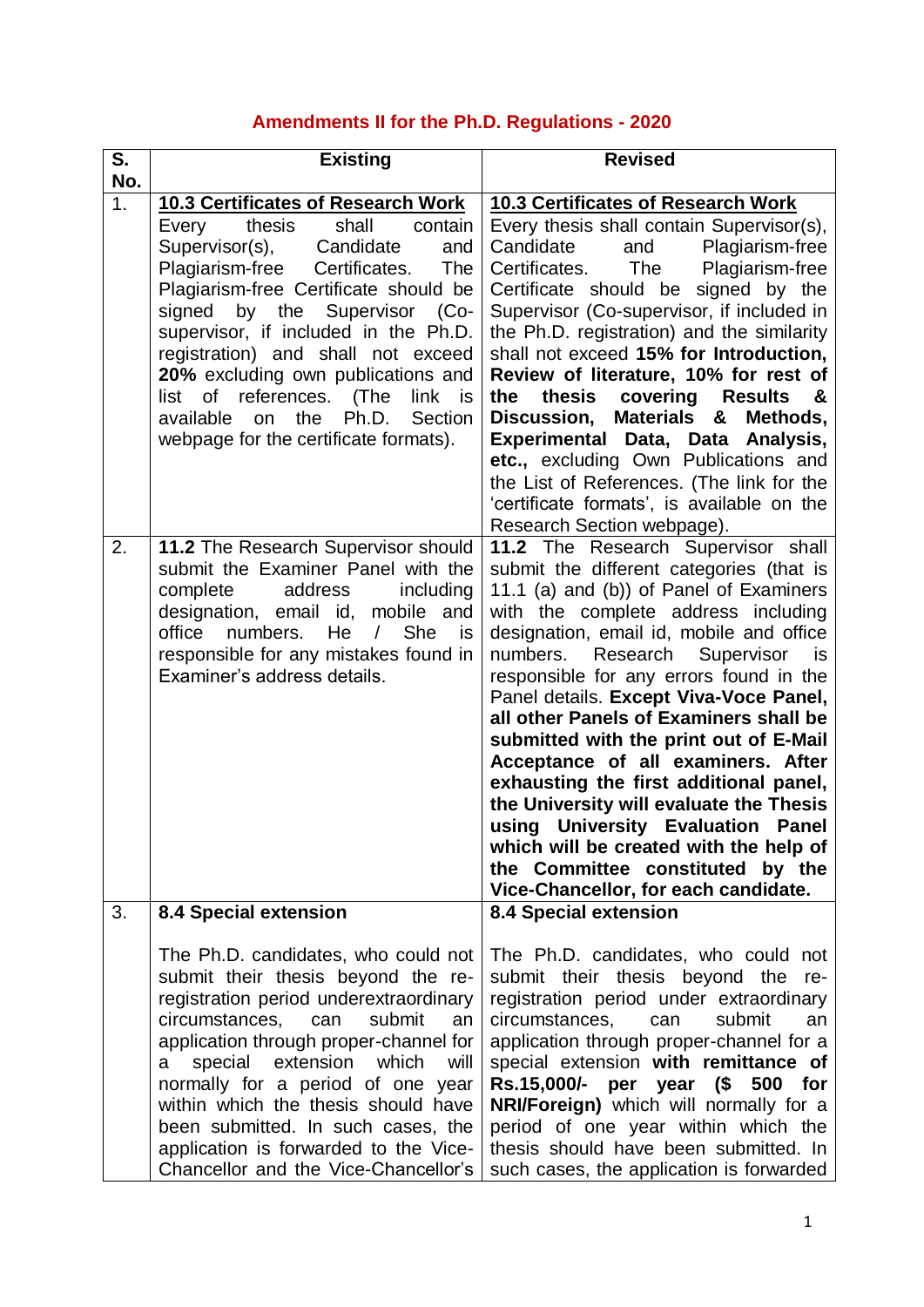|    | decision is final.                                                                | to the Vice-Chancellor and the Vice-                                                        |
|----|-----------------------------------------------------------------------------------|---------------------------------------------------------------------------------------------|
|    | Beyond this period, the failure to                                                | Chancellor's decision is final.                                                             |
|    | submit thesis entitled to automatic                                               | Beyond this period, the failure to submit                                                   |
|    | cancellation of the Ph.D.                                                         | thesis entitled to automatic cancellation<br>of the Ph.D.                                   |
| 4. | <b>CANCELLATION</b><br>17.0<br><b>OF</b>                                          | OF<br><b>REVOCATION</b><br>17.0                                                             |
|    | <b>REGISTRATION</b>                                                               | <b>FOR</b><br><b>CANCELLATION AND ONCE</b>                                                  |
|    | The cancellation (without confirmation                                            | <b>CANCELLATION</b><br><b>OF</b><br><b>ALL</b>                                              |
|    | after completion of maximum period)                                               | <b>REGISTRATION</b>                                                                         |
|    | may be revoked upon by paying the                                                 | The cancellation (without confirmation                                                      |
|    | Revoke Fee of Rs. 30,000/- along                                                  | after completion of maximum period)                                                         |
|    | due to<br>the<br>with<br>research fees                                            | may be revoked upon by paying the                                                           |
|    | University and then Ph.D. Thesis                                                  | Revoke Fee of Rs. 40,000/- along with                                                       |
|    | should be submitted within one year.                                              | research fees due to the University and                                                     |
|    | After that the Ph.D., Registration gets                                           | then the Thesis should be submitted                                                         |
|    | cancelled once for all.                                                           | After that<br>the<br>within<br>one<br>year.                                                 |
|    |                                                                                   | Registration gets cancelled once for                                                        |
|    |                                                                                   | all.                                                                                        |
| 5. | <b>PUBLIC</b><br>13.0<br><b>VIVA-VOCE</b>                                         | <b>PUBLIC</b><br>13.0<br><b>VIVA-VOCE</b>                                                   |
|    | <b>EXAMINATION</b>                                                                | <b>EXAMINATION</b>                                                                          |
|    | 13.2<br><b>The</b><br>public<br>viva-voce                                         | 13.2 The Public Viva-Voce shall be                                                          |
|    | examination shall be conducted only                                               | conducted only in Research Centre                                                           |
|    | in research centre mentioned in 1.1,                                              | mentioned in 1.1, where the Registered                                                      |
|    | where the registered candidate has                                                | Candidate has carried out his / her Ph.D.                                                   |
|    | carried out his / her Ph.D. research                                              | research work. The Viva-Voce shall be<br>conducted within the period of 15 <sup>th</sup> to |
|    | work.                                                                             |                                                                                             |
|    |                                                                                   |                                                                                             |
|    |                                                                                   | 60th day from the date of Viva-voce                                                         |
|    |                                                                                   | <b>Examiner letter from the University.</b>                                                 |
| 6. | <b>1.4 PART-TIME RESEARCH</b><br><b>SCHOLARS</b>                                  | <b>1.4 PART-TIME RESEARCH</b><br><b>SCHOLARS</b>                                            |
|    | Candidates<br>who<br>presently<br>are                                             | A Candidate who is presently employed                                                       |
|    | employed<br>either<br>Regular<br>or                                               | either Regular or Temporary basis with a                                                    |
|    | Temporary basis with a minimum of                                                 | minimum of one year of continuous                                                           |
|    | one year of continuous service /                                                  | service without<br><b>break</b> / A Guest                                                   |
|    | Guest lecturers with the minimum of 2                                             | Lecturer with the minimum of 2 years (4                                                     |
|    | years of service with<br>break (4                                                 | semesters) of service with or without                                                       |
|    | semesters) are allowed in any                                                     | break in any Department / College /                                                         |
|    | department / colleges /institute /                                                | Institute / Industry / Organization may                                                     |
|    | industry / organization may pursue                                                | register for carrying out his/her doctoral                                                  |
|    | their doctoral research under the                                                 | research work under the guidance of an                                                      |
|    | guidance of a Research Supervisor                                                 | approved Research Supervisor of the                                                         |
|    | on Part-time basis in the places                                                  | University with or without Co-Research                                                      |
|    | mentioned in 1.1.                                                                 | Supervisor, on Part-time basis.                                                             |
| 7. | 2.1 Full-time Research Scholars                                                   | 2.1 Full-time Research Scholars                                                             |
|    | 2.1.1 Candidates who have qualified                                               | 2.1.1 Candidates who have qualified for                                                     |
|    | for Master's degree $(10 + 2 + 3 + 2)$<br>pattern or equivalent in that order) of | Master's Degree $(10 + 2 + 3 + 2$ pattern<br>or equivalent in that order) of this           |
|    | this university or any other university                                           | University or any other<br>university                                                       |
|    | recognized by UGC as equivalent                                                   | recognized by UGC as equivalent                                                             |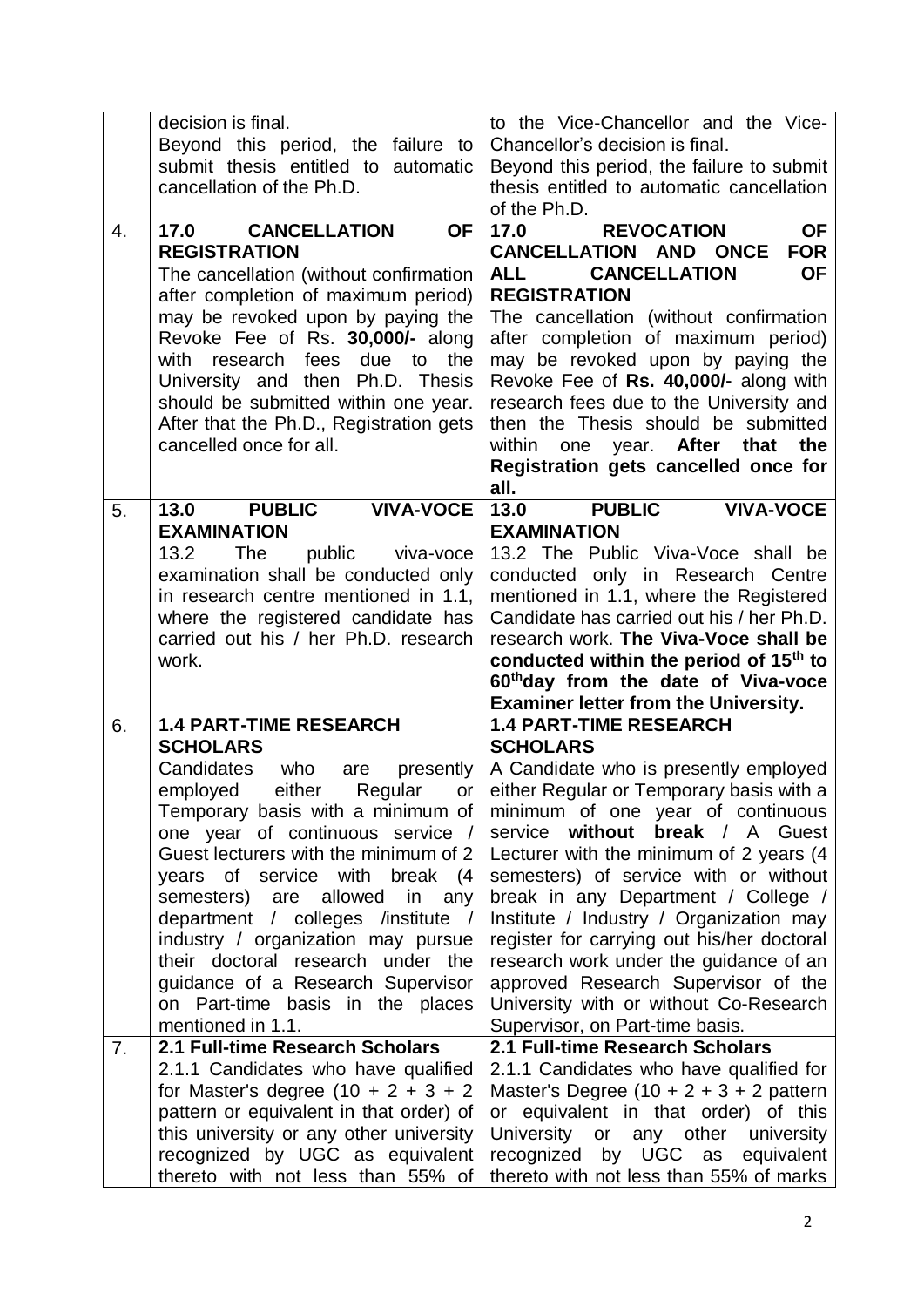|    | marks or a CGPA of 5.51 in the 10<br>point scale under CBCS, under the<br>Faculty of Arts, Science, Fine Arts,<br>Indian<br>and<br>other<br>languages,<br>Management,<br><u>Law.</u><br>Education/EducationalTechnology,<br>Engineering, Technology, Commerce,                                                                                                                                                    | or a CGPA of 5.51 in the 10 point scale<br>under CBCS, under the Faculty of Arts,<br>Science, Indian and Other languages,<br>Management, Commerce, Engineering<br>and Technology (only programmes<br>offered by Bharathidasan University)<br>are eligible to register for Ph.D. in                                                                                                          |
|----|-------------------------------------------------------------------------------------------------------------------------------------------------------------------------------------------------------------------------------------------------------------------------------------------------------------------------------------------------------------------------------------------------------------------|---------------------------------------------------------------------------------------------------------------------------------------------------------------------------------------------------------------------------------------------------------------------------------------------------------------------------------------------------------------------------------------------|
|    | Pharmacy, Medicine, Surgery,<br>Veterinary Science, etc., are eligible<br>to register for Ph.D. in Bharathidasan<br>University under this category.                                                                                                                                                                                                                                                               | Bharathidasan University under<br>this<br>category.                                                                                                                                                                                                                                                                                                                                         |
| 8. | 3.7. The Research Supervisors shall<br>register candidates for Ph.D. Degree,<br>upto the age of retirement, which will<br>be normally 58 years for Colleges and<br>60 years for University Departments<br>period<br>(Re-employment<br>not<br>considered). However, they<br>can<br>register new candidates by providing<br>the co- supervisor in the same<br>research centre two-years before their<br>retirement. | A Research Supervisor<br>3.7.<br>shall<br>register candidates for Ph.D. Degrees,<br>upto<br>the<br>his/her<br>age<br>of<br>Superannuation as per Tamil Nadu<br>Government G.O. (Re-employment<br>period not considered). However, they<br>new candidates<br>register<br>by<br>can<br>providing the co-supervisor in the same<br>research centre until two-years before<br>their retirement. |

### **9. 7.2 Course-work for Ph.D. candidates**

#### **Existing:**

|                               | <b>Course-work for Courses for both Full-time and Part-time Candidates</b> |           |
|-------------------------------|----------------------------------------------------------------------------|-----------|
| Post-Graduate                 | Course I: Research Methodology                                             | 4 Credits |
| Candidates without            | <b>Course II: Research and Publication Ethics</b>                          | 2 Credits |
| M.Phil. Degree                | Course III: Core Area of Research                                          | 4 Credits |
|                               | Course IV: Related Area to Support the                                     | 4 Credits |
|                               | Research                                                                   |           |
| Post-Graduate                 | <b>Course I: Research and Publication Ethics</b>                           | 2 Credits |
| Candidates with               | Course II: Core Area of Research                                           | 4 Credits |
| M.Phil. Degree                | Course III: Related Area to Support the                                    | 4 Credits |
|                               | Research                                                                   |           |
| <b>Faculty of Engineering</b> | Course I: Research Methodology                                             | 4 Credits |
| and Technology,               | <b>Course II: Research and Publication Ethics</b>                          | 2 Credits |
| <b>Pharmacy, Medicine,</b>    | Course III: Core Area of Research                                          | 4 Credits |
| <b>Surgery, Veterinary</b>    | Course IV: Core Area of Research                                           | 4 Credits |
| <b>Science candidates</b>     | Course V: Related Area to Support the                                      | 4 Credits |
|                               | Research                                                                   |           |

### **Revised:**

### **Course-work papers for both Full-time and Part-time candidates**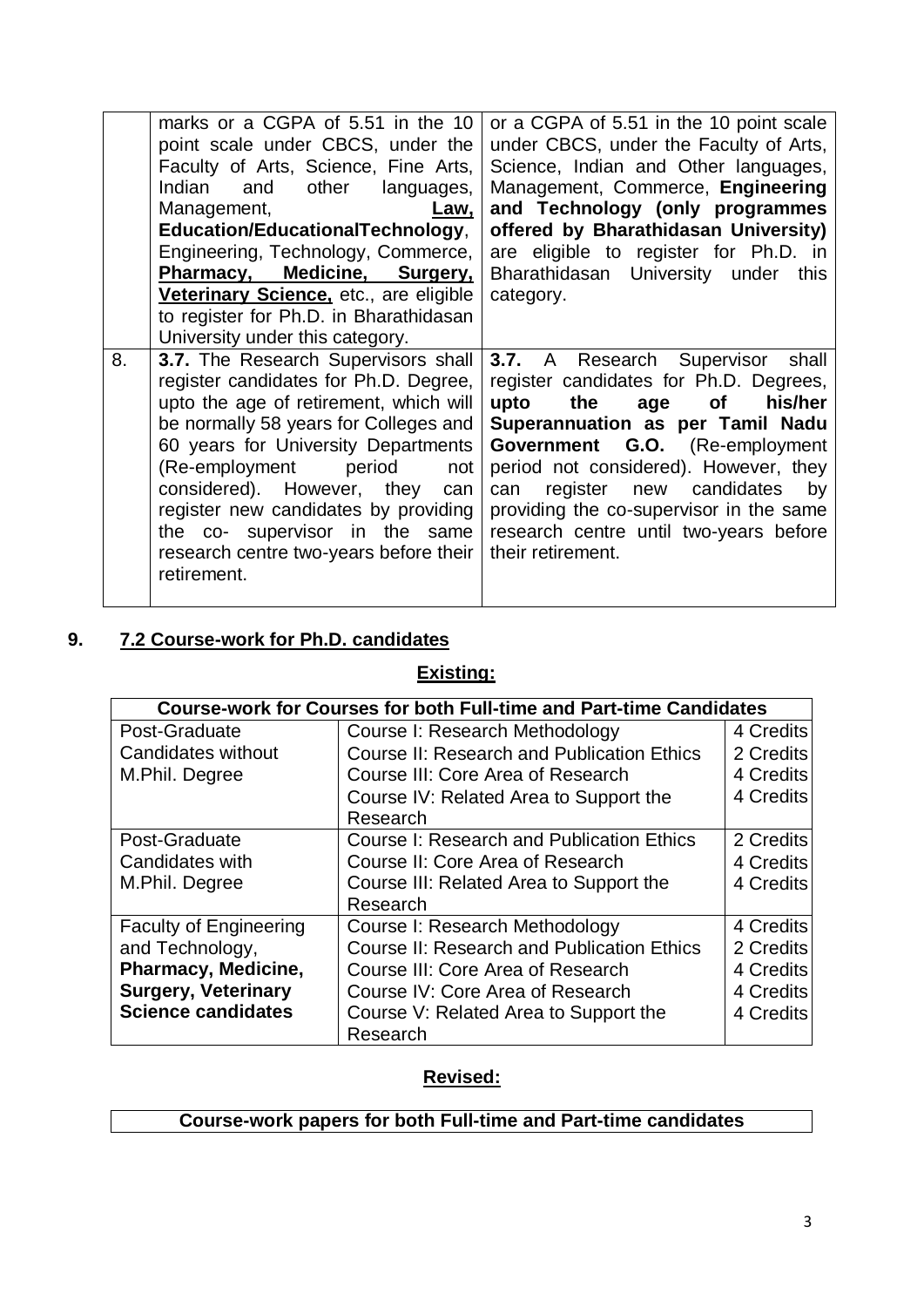| Post-Graduate          | Course I: Research Methodology                    | 4 Credits |
|------------------------|---------------------------------------------------|-----------|
| candidates without     | <b>Course II: Research and Publication Ethics</b> | 2 Credits |
|                        |                                                   |           |
| M.Phil. Degree         | Course III: Core Area of Research                 | 4 Credits |
|                        | Course IV: Related area to Support the            | 4 Credits |
|                        | Research                                          |           |
| Post-Graduate          | <b>Course I: Research and Publication Ethics</b>  | 2 Credits |
| candidates with        | Course II: Core Area of Research                  | 4 Credits |
| M.Phil. Degree         | Course III: Related Area to Support the           | 4 Credits |
|                        | Research                                          |           |
| <b>Faculty of</b>      | Course I: Research Methodology                    | 4 Credits |
| <b>Engineering and</b> | <b>Course II: Research and Publication Ethics</b> | 2 Credits |
| <b>Technology</b>      | Course III: Core Area of Research                 | 4 Credits |
| candidates (only       | Course IV: Core Area of Research                  | 4 Credits |
| courses offered by     | Course V: Related Area to Support the             | 4 Credits |
| <b>Bharathidasan</b>   | Research                                          |           |
| University)            |                                                   |           |

#### **10. 8.1 Duration of Research**

### **Existing**

#### **For Full-time category from the provisional registration date:**

|               | S.No. Post-Graduation Degree               | Minimum | Maximum |
|---------------|--------------------------------------------|---------|---------|
|               |                                            | Years   | Years   |
|               | M.A./M.Sc./M.Com./M.C.A./M.B.A             | 3       | 5       |
|               | M.Ed./CA/CFA/M.Pharm./B.L.                 |         |         |
| $\mathcal{P}$ | M.A./M.Sc.with M.Phil.or M.Tech.           |         |         |
| 3.            | M.E./M.Tech. <b>/M.D./M.S./M.L./M.V.S.</b> |         |         |

### **For Part-time category from the provisional registration date:**

|    | S.No. Post-Graduation Degree       | Minimum | Maximum |
|----|------------------------------------|---------|---------|
|    |                                    | Years   | Years   |
|    | M.A./M.Sc./M.Com./M.C.A./M.B.A     |         | 6       |
|    | M.Ed./CA/CFA /M.Pharm./B.L.        |         |         |
|    | M.A./M.Sc.with M.Phil.or M.Tech.   |         |         |
| 3. | M.E./M.Tech./M.D./M.S./M.L./M.V.S. |         |         |

#### **Revised**

### **For Full-time Category from the date of Provisional Registration**

|                | S.No. Post-Graduation Degree             | Minimum        | Maximum |
|----------------|------------------------------------------|----------------|---------|
|                |                                          | Years          | Years   |
| $\mathbf{1}$ . | M.A./M.Sc./M.Com./M.C.A./M.B.A           | 3              | 5       |
|                | M.Ed./CA/CFA                             |                |         |
| 2.             | M.A./M.Sc. with M.Phil.or M.Tech.        |                | 4       |
|                | (For Programmes offered by Bharathidasan |                |         |
|                | University)                              |                |         |
| 3.             | M.E./M.Tech.                             | $\overline{2}$ | 4       |
|                | (For Programmes offered by Bharathidasan |                |         |
|                | University)                              |                |         |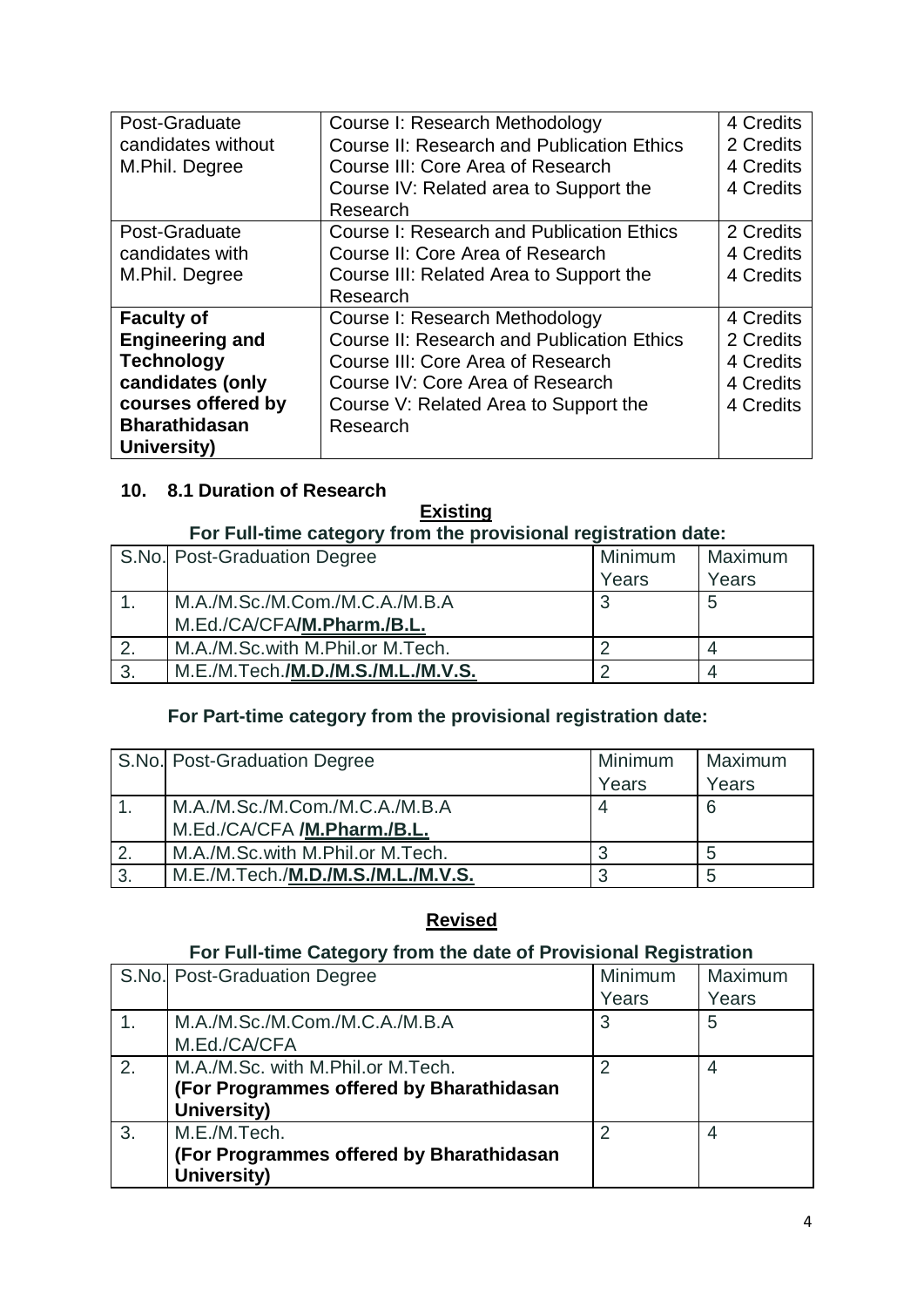## **For Part-time Category from the date of Provisional Registration**

|    | S.No. Post-Graduation Degree             | Minimum | Maximum |
|----|------------------------------------------|---------|---------|
|    |                                          | Years   | Years   |
|    | M.A./M.Sc./M.Com./M.C.A./M.B.A           |         | 6       |
|    | M.Ed./CA/CFA                             |         |         |
| 2. | M.A./M.Sc. with M.Phil. or M.Tech.       | 3       | 5       |
|    | (For Programmes offered by Bharathidasan |         |         |
|    | University)                              |         |         |
| 3. | M.E./M.Tech.                             | 3       | 5       |
|    | (For Programmes offered by Bharathidasan |         |         |
|    | University)                              |         |         |

| 11. | <b>9.0 SUBMISSION OF SYNOPSIS</b>                                            | <b>9.0 SUBMISSION OF SYNOPSIS</b>                                                          |
|-----|------------------------------------------------------------------------------|--------------------------------------------------------------------------------------------|
|     | <b>9.2</b> The Synopsis and Thesis                                           | 9.2 The 'Synopsis' or 'Synopsis and                                                        |
|     | along with panels (Evaluation and                                            | Thesis' along with Panels of Examiners                                                     |
|     | panels)<br>shall<br>Viva-voce<br>be                                          | (for both Evaluation and Viva-Voce)                                                        |
|     | submitted<br>together<br>after                                               | shall be submitted together in person                                                      |
|     | completion of Minimum<br>period.                                             | after completion of Minimum period. The                                                    |
|     | should<br>The Research scholar                                               | Research Scholar should submit thesis                                                      |
|     | submit thesis within 3 months                                                | within 3 months' period from the date of                                                   |
|     | period from the submission of                                                | submission of Synopsis. After<br>this                                                      |
|     | synopsis. After this period,<br>the                                          | period, the Research Scholar shouldre-                                                     |
|     | scholar<br>research<br>should<br>re-                                         | do the Synopsis Seminar and resubmit                                                       |
|     | conduct the synopsis seminar and<br>resubmit the revised synopsis with       | the<br>Revised<br><b>Synopsis</b><br>with<br>the<br>admissible fees within one year. After |
|     | the admissible fees within one                                               | this<br>period<br>(one<br>year)<br>Ph.D.,                                                  |
|     | year. After this period (one year)                                           | Registration gets auto-cancelled.                                                          |
|     | Ph.D., Registration gets cancelled.                                          |                                                                                            |
| 12. | <b>10.0 SUBMISSION OF THESIS</b>                                             | <b>10.0 SUBMISSION OF THESIS</b>                                                           |
|     | 10.1 Every Ph.D. candidate should                                            | 10.1 Every Ph.D. candidate<br>should                                                       |
|     | submit four copies of the thesis                                             | submit four copies of the thesis in                                                        |
|     | along with the virus-free soft copy                                          | person along with the virus-free soft                                                      |
|     | as a single file having a maximum                                            | copy as a single file having a maximum                                                     |
|     | of 20MB on a CD only in PDF                                                  | of 20MB on a CD only in PDF format.                                                        |
|     | format. The hard and soft copy                                               | The hard and soft copies must be                                                           |
|     | must be exactly same. Thesis                                                 | exactly same. Thesis must be signed by                                                     |
|     | must be signed by the Research                                               | Supervisor<br>the<br>Research<br>$(Co-$                                                    |
|     | Supervisor<br>(Co-supervisor,<br>if                                          | supervisor, if included in the Ph.D.                                                       |
|     | included in the Ph.D. registration)                                          | registration) and forwarded by Head of                                                     |
|     | and forwarded by Head of the<br>$\prime$                                     | Department<br>Institution<br>the<br>T                                                      |
|     | Department<br>Institution<br>$\sqrt{2}$<br>Organization, as the case may be. | Organization, as the case may be.<br><b>Thesis format</b>                                  |
|     | Thesis format                                                                | a. 80GSM, A4 size paper printed on                                                         |
|     | a. 80GSM, A4 size paper printed                                              | <b>Title</b><br>both<br>sides except the<br>and                                            |
|     | on both sides except titles and                                              | Certificate pages                                                                          |
|     | certificate pages                                                            | Supervisor,<br>Candidate<br>and<br>b.                                                      |
|     |                                                                              |                                                                                            |